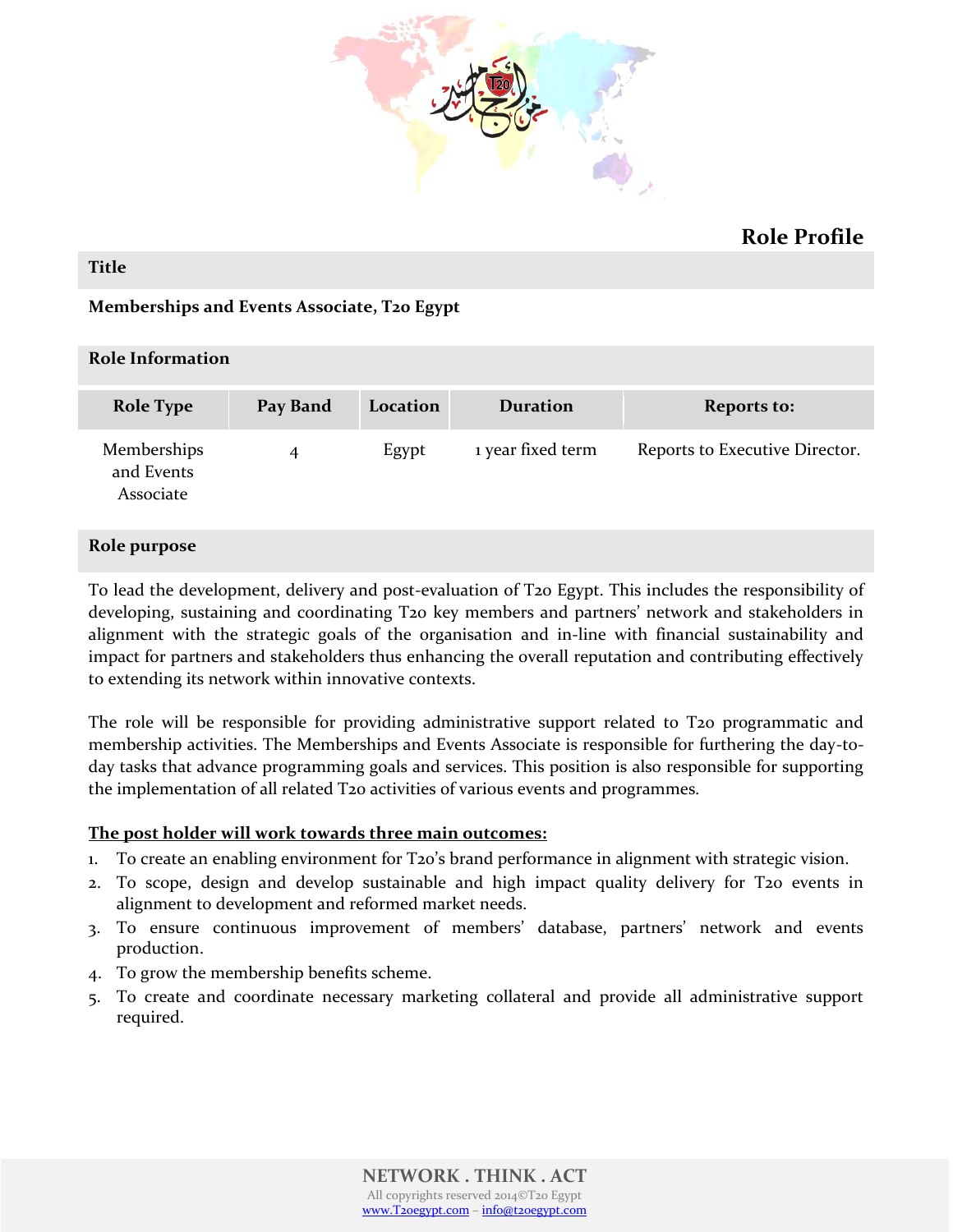

# **Duties and responsibilities**

# **Programmes, members, partnerships and advocacy (40%):**

- Provide administrative and coordination support to T20's Executive Director.
- Provide the highest quality service for members proactively and when required.
- Support the sustainable engagement of existing members and engage new ones.
- Administer the T20 memberships' database and keep up to date at all times.
- Support timeline management and assist with meeting target deliverables on schedule.
- Support coordination of special programming to support outreach and engagement efforts.
- Draft special announcements and newsletter articles.
- Assist in engagement strategy for special programming, this includes members, partners and all relevant stakeholders.
- Coordinate T20 website updates and necessary marketing collateral.
- Support adding/sharing T20 programming to all relevant philanthropic networks.
- Coordinate public information and distribution of program-related activities and messages through T20 online and offline platforms.
- Support the establishment &execution of evaluation vehicles for on-going assessment of programs (via Survey Monkey; etc.).
- Support logistical event planning (meeting/event coordination and reservation management. Catering services, invitations mailing, attendees list, registration desk activities and organisation).
- Coordinating organisational calendar's update as needed.
- Monitor website programme contents and disseminate/monitor as needed.
- Alert appropriate staff of any changes in the activities, as needs arise.
- Suggests programs, initiatives, training, and projects requests reflecting national and members' requirements.
- $\varphi$  Search for new opportunities based on key thematic areas of T20 development work.
- Attend relevant business events &conclude a summary &action plans to be followed out of every event.
- Handle different initiatives and/or programs initiated by board members, external institutions in coordination with other team members and under line manager or executive director direct supervision.

# **Office Administration (35%)**

- Coordinate scheduling, book meetings, fulfil meeting requests and calendar of Programmes Manager and Executive Director and provide weekly reporting.
- Provide meeting support including logistical set up, note taking and document preparation.
- Process invoices, receipts and general expense items in accurate close working relationship with T20 accountant.
- Provide administrative support to all T20's marketing activities.
- Supports programme coordination activities.

# **Database Entry (25%)**

- Maintain detailed records of key organisational contacts including; members, partners, suppliers, stakeholders…etc.
- Create and update organizational contact reports and ensure consistency across Donor Perfect and Constant Contact.

# **NETWORK . THINK . ACT**

All copyrights reserved 2014©T20 Egypt [www.T20egypt.com](http://www.t20egypt.com/) – [info@t20egypt.com](mailto:info@t20egypt.com)